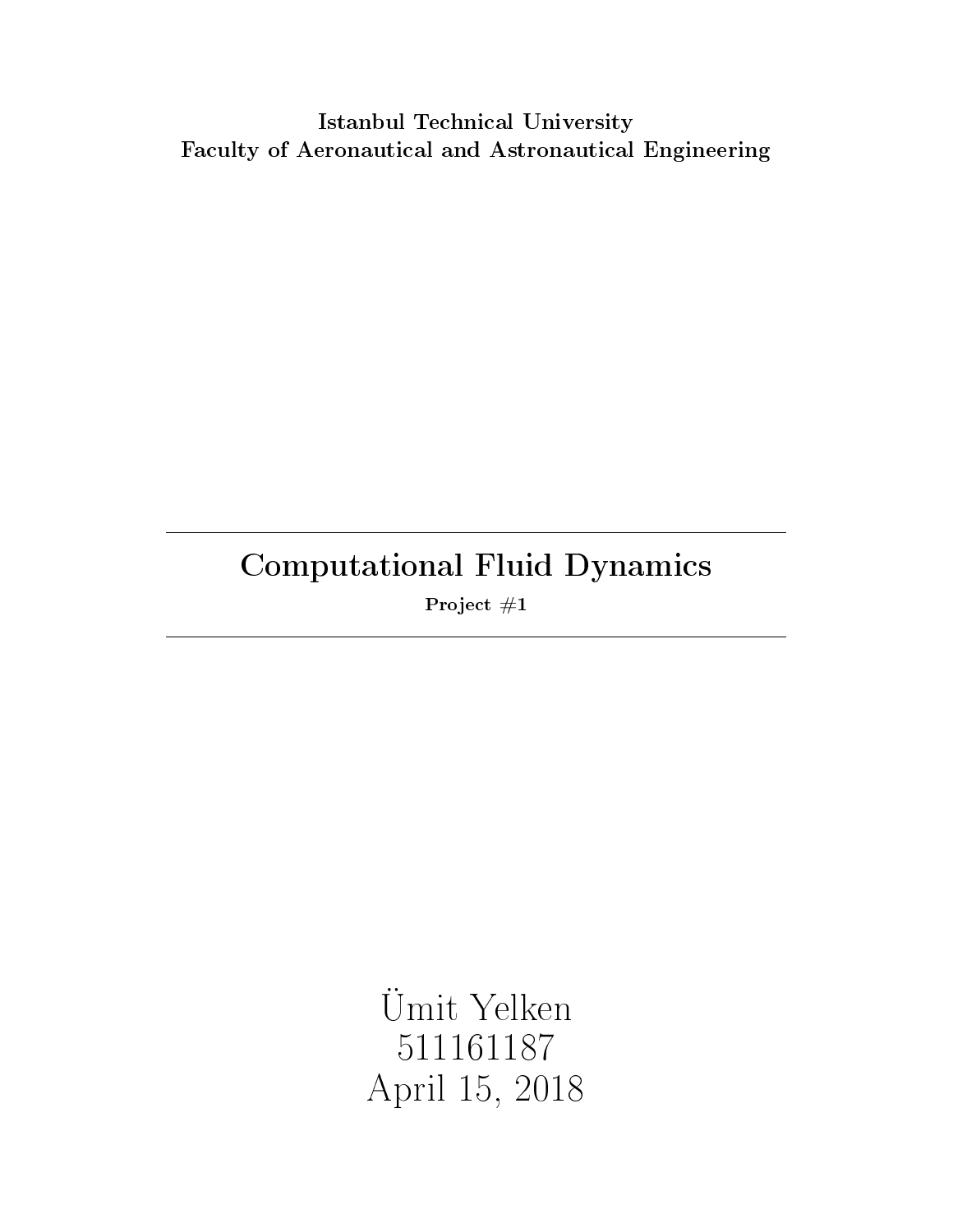# List of Figures

|    | $\overline{2}$                                                                                                                                                                                                                                   |
|----|--------------------------------------------------------------------------------------------------------------------------------------------------------------------------------------------------------------------------------------------------|
|    | Sample A Matrix For 5x5 (a) and a series and a series and a series of the series of the series of the series of the series of the series of the series of the series of the series of the series of the series of the series o<br>$\overline{4}$ |
| 3  | $\overline{4}$<br>U Component because in the contract of the contract of the contract of the contract of the contract of the contract of the contract of the contract of the contract of the contract of the contract of the contract of the con |
| 4  | 5                                                                                                                                                                                                                                                |
| h. | 5                                                                                                                                                                                                                                                |
| 6  | Generated Mesh for 41x41 (a) in the contract of the contract of the contract of the contract of the contract of the contract of the contract of the contract of the contract of the contract of the contract of the contract o<br>6              |
|    | Generated Mesh for 81x81<br>-6                                                                                                                                                                                                                   |
| 8  | 7                                                                                                                                                                                                                                                |
| 9  | Log-Log Data research in the contract of the contract of the contract of the contract of the contract of the contract of the contract of the contract of the contract of the contract of the contract of the contract of the c<br>7              |
| 10 |                                                                                                                                                                                                                                                  |
| 11 | Jacobi Matrix and a consequence of the contract of the consequence of the set of the consequence of the consequence of the consequence of the consequence of the consequence of the consequence of the consequence of the cons<br>8              |
| 12 | 8                                                                                                                                                                                                                                                |
| 13 | 9                                                                                                                                                                                                                                                |
| 14 | Spatial Convergence Rate resources in the contract of the state of the state of the state of the state of the state of the state of the state of the state of the state of the state of the state of the state of the state of<br>10             |
| 15 | Comparison their convergence rates enterstanding to the contract of the contract of the contract of the contract of the contract of the contract of the contract of the contract of the contract of the contract of the contra<br>10             |
| 16 | 41x41 Convergence Rates entertainment and the state of the state of the state and the state of the state of the state of the state of the state of the state of the state of the state of the state of the state of the state<br>11              |
| 17 | 11                                                                                                                                                                                                                                               |

# Contents

|                | 1 Introduction                                                                                                                                                                                                                                                                                                                                                          |                             |  |  |  |  |  |  |  |  |  |  |
|----------------|-------------------------------------------------------------------------------------------------------------------------------------------------------------------------------------------------------------------------------------------------------------------------------------------------------------------------------------------------------------------------|-----------------------------|--|--|--|--|--|--|--|--|--|--|
| $\mathbf 2$    | <b>Analytical Solution</b>                                                                                                                                                                                                                                                                                                                                              |                             |  |  |  |  |  |  |  |  |  |  |
| 3              | Fully implicit solution algorithm and a direct solver (LU factorization)<br>LU Decomposition and a construction of the construction of the construction of the construction of the construction of the construction of the construction of the construction of the construction of the construction of the<br>3.1<br>3.2                                                | $\mathbf{2}$<br>3           |  |  |  |  |  |  |  |  |  |  |
| $\overline{4}$ | Jacobi, Gauss-Seidel, SOR Algorithms<br>4.1<br>Gauss Seidel Algorithm (and all algorithm (and all algorithm (algorithm algorithm algorithm algorithm algorithm algorithm algorithm algorithm algorithm algorithm algorithm algorithm algorithm algorithm algorithm algorithm<br>4.2<br>43<br>4.4<br>Comparison Their Convergence Rates with The Iteration Number<br>4.5 | 8<br>8 <sup>8</sup><br>- 10 |  |  |  |  |  |  |  |  |  |  |
| 5.             | 4th Order Approximation                                                                                                                                                                                                                                                                                                                                                 | 12                          |  |  |  |  |  |  |  |  |  |  |
|                | Homework Folder                                                                                                                                                                                                                                                                                                                                                         | 12                          |  |  |  |  |  |  |  |  |  |  |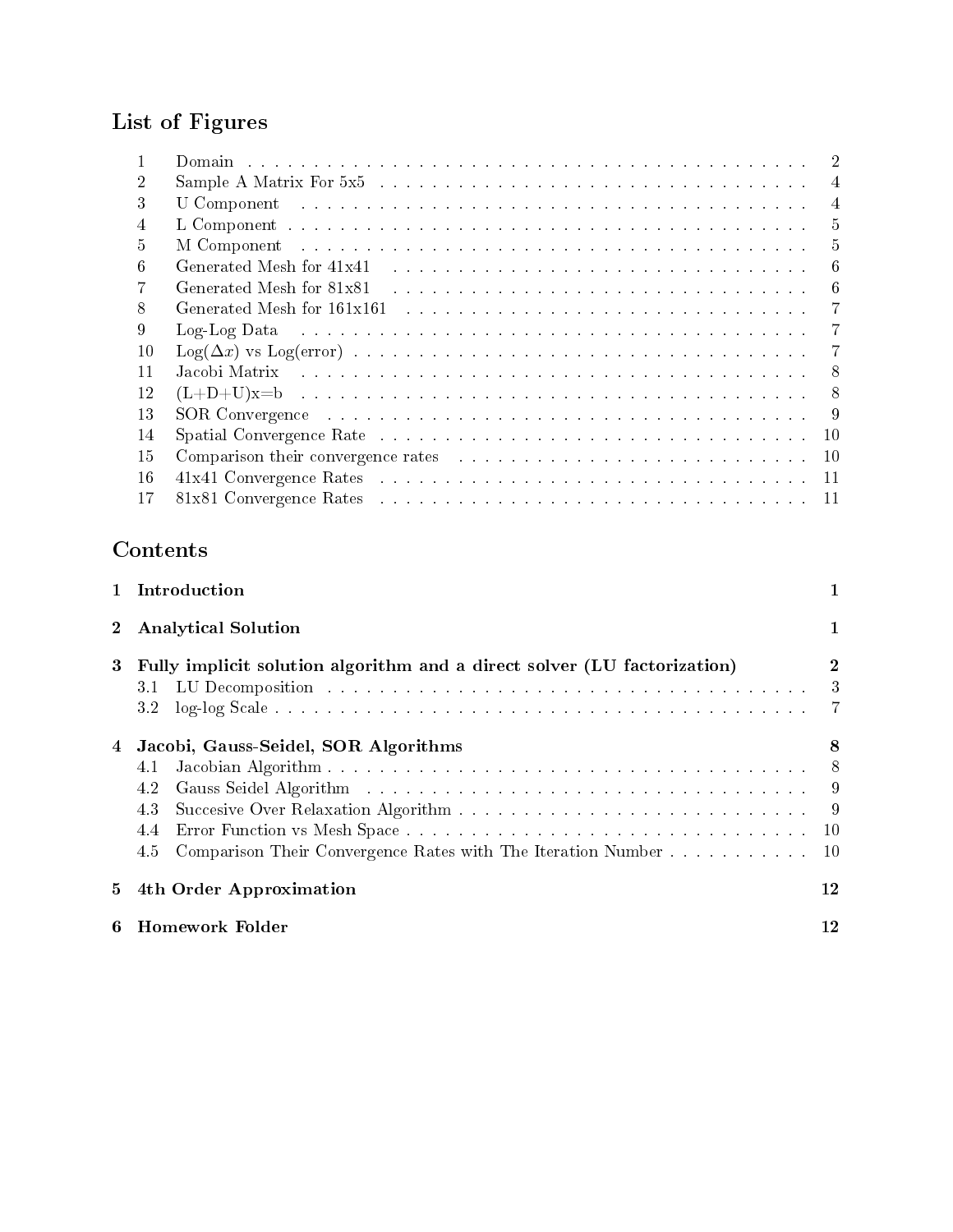# <span id="page-2-0"></span>1 Introduction

 $[0,1] \times [0,1]$  two dimensional laplace equation is given like

$$
\frac{\partial^2 \psi}{\partial x^2} + \frac{\partial^2 \psi}{\partial x^2} = 0\tag{1}
$$

Boundary conditions are given

$$
\psi(x,0) = 0\tag{2}
$$

$$
\psi(x,1) = (x - x^2) \tag{3}
$$

$$
\psi(0, y) = 0 \tag{4}
$$

$$
\psi(1, y) = 0 \tag{5}
$$

We need to discretizate our domain  $41x41$ ,  $81x81$  and  $161x161$  format to solve it. In this project two dimensional laplace equation is solved with iteratives methods and direct numerical method. In order to obtain solution laplace equation is discretized by second-order finite difference method with uniform mesh.

## <span id="page-2-1"></span>2 Analytical Solution

We have a problem which has dirichlet boundary conditions. To solve this problem we need to use seperation of variable method.

$$
\psi(x,y) = X(x)Y(y) \tag{6}
$$

From the three homogeneous boundary conditions, we see that

$$
Y(0) = 0 \tag{7}
$$

$$
X(1) = 0 \tag{8}
$$

$$
Y(0) = 0 \tag{9}
$$

$$
\frac{\partial}{\partial x^2}XY + \frac{\partial}{\partial y^2}XY = 0\tag{10}
$$

$$
X''Y + XY'' = 0 \tag{11}
$$

$$
\frac{X''}{X} = -\frac{Y''}{Y} = -\lambda^2\tag{12}
$$

(13)

 $\lambda$  must be  $+$  in this equation Hence;

$$
X'' - \lambda^2 X = 0 \tag{14}
$$

$$
X(x) = A\cos(\lambda x) + B\sin(\lambda x) \tag{15}
$$

$$
X(0) = 0 \Longrightarrow A = 0 \tag{16}
$$

$$
X(1) = 0 \mapsto B\sin(\lambda) = 0 \Longrightarrow \lambda = n\pi \tag{17}
$$

(18)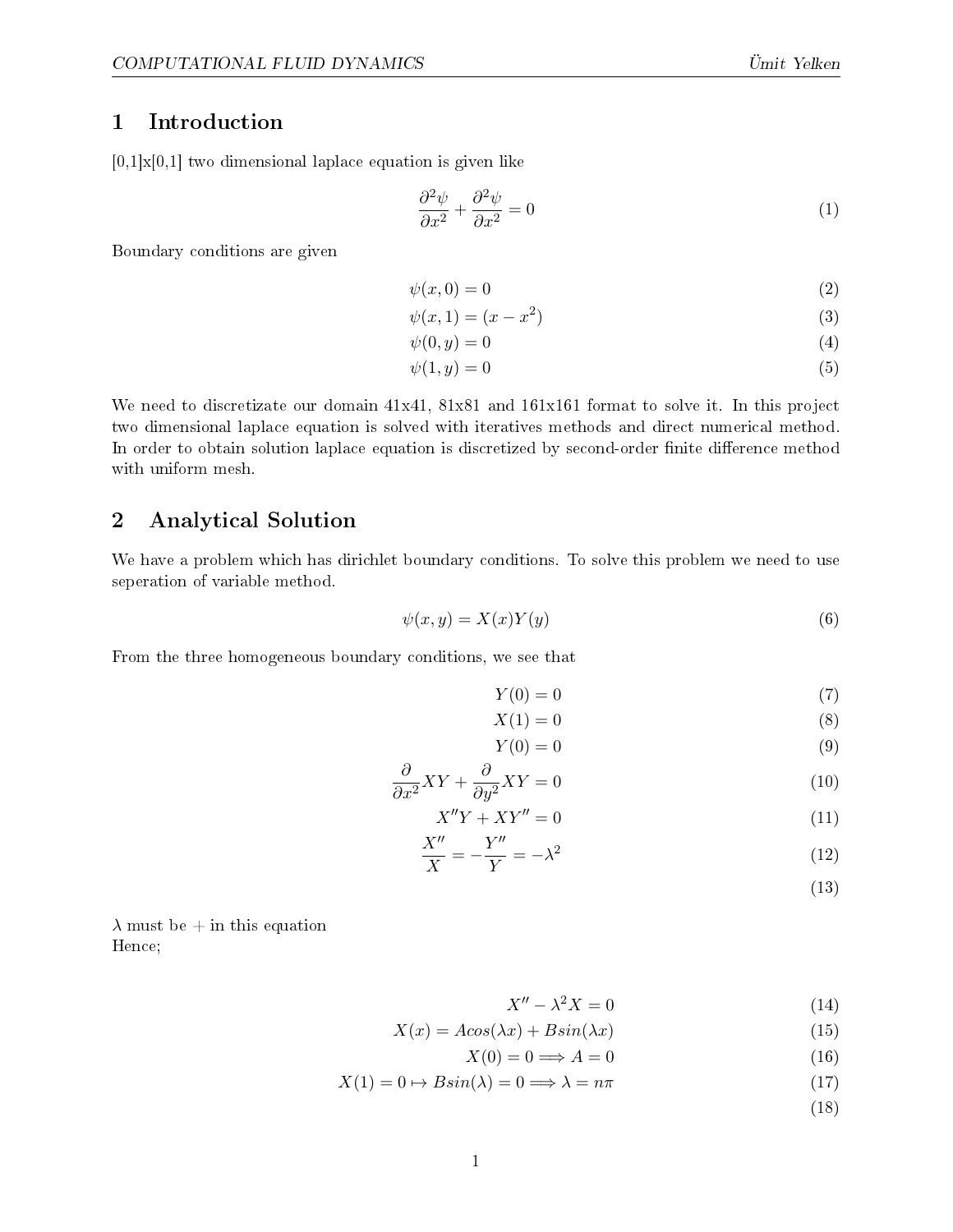$$
X_n = B_n \sin(n\pi x) \tag{19}
$$

$$
Y'' - \lambda^2 Y = 0 \tag{20}
$$

$$
Y(y) = Ce^{\lambda y} + De^{-\lambda y}
$$
 (21)

$$
Y_n = C_n \sinh(n\pi y) \tag{22}
$$

$$
\psi_n(x, y) = X_n(x)Y_n(y) = D_n \sin(n\pi x) \sinh(n\pi y)
$$
\n(23)

$$
\psi_n(x,y) = \sum_{n=1}^{\infty} \psi_n(x,y) = \sum_{n=1}^{\infty} D_n \sin(n\pi x) \sinh(n\pi y)
$$
\n(24)

$$
y = 1 \Longrightarrow x - x^2 = \sum_{n=1}^{\infty} D_n \sin(n\pi x) \sinh(n\pi y)
$$
 (25)

From orthogonal property we will multiply it with  $sin(m\pi x)$ 

$$
\int_0^1 (x - x^2) \sin(m\pi x) dx = D_m \sinh(m\pi) \int_0^1 \sin^2(m\pi x) dx
$$

$$
D_m = \frac{2(-\pi m \sin(m\pi) - 2\cos(m\pi + 2))}{\sinh(m\pi)\pi^3 m^3}
$$

$$
m = 2n - 1
$$

$$
\psi_n(x, y) = \frac{8}{\pi^3} \sum_{n=1}^\infty \frac{\sin((2n - 1)\pi x)\sinh((2n - 1)\pi y)}{\sinh((2n - 1)\pi)(2n - 1)^3}
$$

These calculations on matlab are presented in my homework folder

## <span id="page-3-1"></span>3 Fully implicit solution algorithm and a direct solver (LU factorization)

We will use second order finite difference for each term to solve it.

Our domain is [0.1]x[0,1]. We will use  $z_{ij}$  to find others. Also BCs are given in the problem. Starting point will be our boundary conditions.



<span id="page-3-0"></span>Figure 1: Domain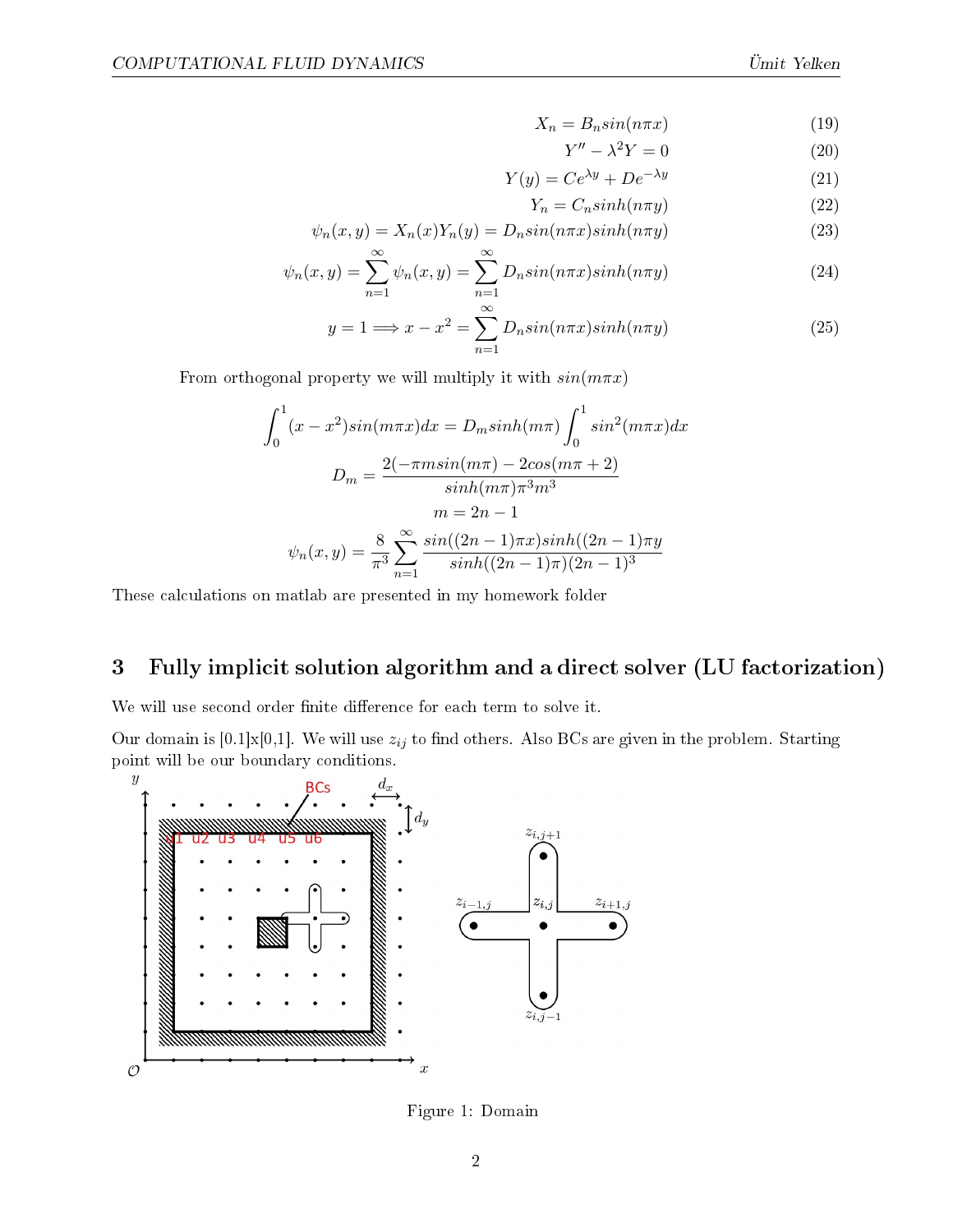$$
\frac{\partial^2 \psi}{\partial x^2} = \frac{\psi(x+h,y) - 2\psi(x,y) + \psi(x-h,y)}{(\Delta h)^2} \tag{26}
$$

$$
\frac{\partial^2 \psi}{\partial y^2} = \frac{\psi(x, y+h) - 2\psi(x, y) + \psi(x, y-h)}{(\Delta h)^2}
$$
(27)

(28)

For these equations because of our mesh h values will be equal.

$$
\Delta h = \Delta h \tag{29}
$$

$$
\frac{\partial^2 \psi}{\partial x^2} + \frac{\partial^2 \psi}{\partial x^2} = 0 = \frac{\psi(x, y + h) + \psi(x + h, y) - 4\psi(x, y) + \psi(x - h, y) + \psi(x, y - h)}{(\Delta h)^2}
$$
(30)

$$
\psi(x, y+h) + \psi(x+h, y) - 4\psi(x, y) + \psi(x-h, y) + \psi(x, y-h) = 0 \tag{31}
$$

In the question  $[0,1][0,1]$  domain will discretizate into  $41x41, 81x81, 161x161$ .

41x41 after discretization 1681x1681 matrix.

81x81 after discretization 6561x6561 matrix.

161x161 after discretization 25921x25921 matrix.

#### <span id="page-4-0"></span>3.1 LU Decomposition

In order to use LU depomposition we will define triangular matrix and diagonal element.

$$
M = L * U
$$

$$
y = L^{-1}f
$$

$$
x = U^{-1}y
$$

I used  $[L, U] = lu(A)$  decomposition code in matlab. In above equation, x symbolize  $u_{ij}$ values. To find  $\psi$  values  $u_{ij}$  values must be find first. Spy of L and U components are shown in figures.

 $[L, U] = l(u(A))$  returns an upper triangular matrix in U and a permuted lower triangular matrix in L such that  $A = L * U$ . Returned value L is a product of lower triangular and permutation matrices.

$$
X^{n+1} = -D^{-1}[LX^n + UX^n] + D^{-1}b
$$

Above equation presents how we dene X values with using previous values of it. Sample of A matrix is shown in Fig[.2](#page-5-0) for 5x5.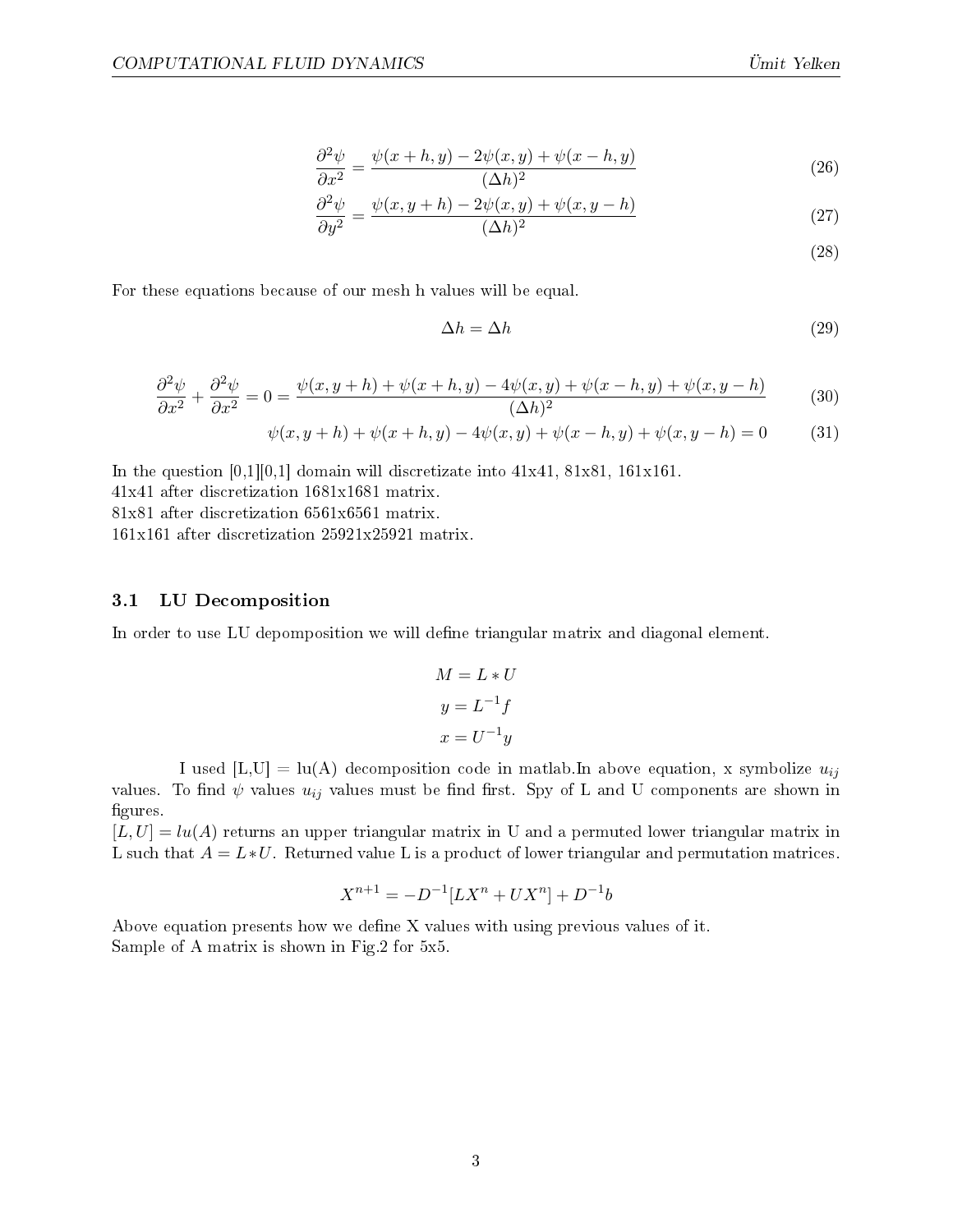|    | А | в              | c              | D              | E              | F              | G    | н              |                | J | κ            |                | м  | N            | O              | P              | Q              | R              | s            | Τ | υ |                | w | х              | Y              |
|----|---|----------------|----------------|----------------|----------------|----------------|------|----------------|----------------|---|--------------|----------------|----|--------------|----------------|----------------|----------------|----------------|--------------|---|---|----------------|---|----------------|----------------|
| 1  | 1 | 0              | 0              | 0              | 0              | 0              | 0    | 0              | 0              | 0 | 0            | $\mathbf{0}$   | 0  | 0            | 0              | 0              | 0              | 0              | 0            | 0 | 0 | 0              | 0 | 0              | 0              |
| 2  | 0 | 1              | 0              | 0              | 0              | 0              | 0    | 0              | 0              | 0 | 0            | 0              | 0  | 0            | 0              | 0              | 0              | 0              | 0            | 0 | 0 | 0              | 0 | 0              | 0              |
| 3  | 0 | $\mathbf{0}$   | 1              | 0              | 0              | 0              | 0    | 0              | 0              | 0 | 0            | 0              | 0  | $\mathbf{0}$ | $\mathbf{0}$   | 0              | 0              | 0              | 0            | 0 | 0 | 0              | 0 | 0              | 0              |
| 4  | 0 | 0              | 0              | 1              | 0              | 0              | 0    | 0              | 0              | 0 | 0            | 0              | 0  | 0            | 0              | 0              | 0              | 0              | 0            | 0 | 0 | 0              | 0 | 0              | 0              |
| 5  | 0 | $\mathbf 0$    | 0              | 0              | 1              | 0              | 0    | 0              | 0              | 0 | 0            | $\mathbf 0$    | 0  | 0            | $\mathbf 0$    | 0              | 0              | 0              | 0            | 0 | 0 | 0              | 0 | 0              | 0              |
| 6  | 0 | $\mathbf{0}$   | $\overline{0}$ | 0              | 0              | 1              | 0    | 0              | 0              | 0 | 0            | $\bf{0}$       | 0  | 0            | $\bf{0}$       | 0              | 0              | 0              | 0            | 0 | 0 | $\mathbf{0}$   | 0 | 0              | 0              |
| 7  | 0 | 1              | 0              | 0              | 0              | 1              | $-4$ | 1              | 0              | 0 | 0            | 1              | 0  | 0            | $\mathbf 0$    | 0              | 0              | 0              | 0            | 0 | 0 | 0              | 0 | 0              | 0              |
| 8  | 0 | 0              | 1              | 0              | 0              | 0              | 1    | $-4$           | 1              | 0 | 0            | 0              | 1  | 0            | 0              | 0              | 0              | 0              | 0            | 0 | 0 | 0              | 0 | 0              | 0              |
| 9  | 0 | 0              | 0              | 1              | 0              | 0              | 0    | 1              | -4             | 1 | 0            | 0              | 0  | 1            | 0              | 0              | 0              | 0              | 0            | 0 | 0 | 0              | 0 | 0              | 0              |
| 10 | 0 | 0              | 0              | 0              | 0              | 0              | 0    | 0              | 0              | 1 | 0            | 0              | 0  | 0            | 0              | 0              | 0              | $\overline{0}$ | 0            | 0 | 0 | 0              | 0 | 0              | 0              |
| 11 | 0 | 0              | 0              | 0              | 0              | 0              | 0    | 0              | 0              | 0 | $\mathbf{1}$ | 0              | 0  | 0            | 0              | 0              | 0              | 0              | 0            | 0 | 0 | 0              | 0 | 0              | 0              |
| 12 | 0 | 0              | 0              | 0              | 0              | 0              | 1    | 0              | 0              | 0 | 1            | -4             | 1  | 0            | 0              | 0              | 1              | 0              | 0            | 0 | 0 | 0              | 0 | 0              | 0              |
| 13 | 0 | 0              | 0              | 0              | $\mathbf 0$    | 0              | 0    | 1              | 0              | 0 | 0            | $\mathbf{1}$   | -4 | 1            | $\bf{0}$       | 0              | 0              | 1              | $\mathbf 0$  | 0 | 0 | $\mathbf{0}$   | 0 | 0              | $\overline{0}$ |
| 14 | 0 | $\mathbf{0}$   | 0              | 0              | 0              | 0              | 0    | 0              | 1              | 0 | 0            | 0              | 1  | -4           | 1              | 0              | 0              | 0              | 1            | 0 | 0 | 0              | 0 | 0              | $\overline{0}$ |
| 15 | 0 | $\mathbf{0}$   | $\overline{0}$ | 0              | $\mathbf{0}$   | 0              | 0    | 0              | 0              | 0 | 0            | $\mathbf{0}$   | 0  | 0            | 1              | 0              | 0              | 0              | $\mathbf{0}$ | 0 | 0 | $\overline{0}$ | 0 | 0              | $\mathbf{0}$   |
| 16 | 0 | 0              | 0              | 0              | 0              | 0              | 0    | 0              | 0              | 0 | 0            | 0              | 0  | 0            | 0              | 1              | 0              | 0              | 0            | 0 | 0 | 0              | 0 | 0              | 0              |
| 17 | 0 | 0              | 0              | 0              | 0              | 0              | 0    | 0              | 0              | 0 | 0            | 1              | 0  | 0            | 0              | 1              | -4             | 1              | 0            | 0 | 0 | 1              | 0 | 0              | 0              |
| 18 | 0 | 0              | 0              | 0              | 0              | 0              | 0    | 0              | 0              | 0 | 0            | $\mathbf{0}$   | 1  | 0            | $\bf{0}$       | 0              | 1              | $-4$           | 1            | 0 | 0 | 0              | 1 | 0              | $\Omega$       |
| 19 | 0 | 0              | 0              | 0              | 0              | 0              | 0    | 0              | 0              | 0 | 0            | 0              | 0  | 1            | 0              | 0              | 0              | 1              | -4           | 1 | 0 | 0              | 0 | $\mathbf{1}$   | $\overline{0}$ |
| 20 | 0 | 0              | 0              | 0              | 0              | 0              | 0    | 0              | 0              | 0 | 0            | 0              | 0  | 0            | 0              | 0              | 0              | 0              | 0            | 1 | 0 | 0              | 0 | 0              | 0              |
| 21 | 0 | $\mathbf 0$    | 0              | 0              | $\overline{0}$ | 0              | 0    | 0              | $\overline{0}$ | 0 | 0            | $\overline{0}$ | 0  | 0            | $\overline{0}$ | 0              | 0              | 0              | 0            | 0 | 1 | 0              | 0 | 0              | $\overline{0}$ |
| 22 | 0 | 0              | 0              | 0              | 0              | 0              | 0    | 0              | 0              | 0 | 0            | 0              | 0  | 0            | 0              | 0              | 0              | 0              | 0            | 0 | 0 | 1              | 0 | 0              | 0              |
| 23 | 0 | $\mathbf{0}$   | 0              | 0              | 0              | 0              | 0    | 0              | 0              | 0 | 0            | 0              | 0  | 0            | $\bf{0}$       | 0              | 0              | 0              | $\mathbf{0}$ | 0 | 0 | 0              | 1 | 0              | 0              |
| 24 | 0 | 0              | 0              | 0              | 0              | 0              | 0    | 0              | 0              | 0 | 0            | 0              | 0  | 0            | 0              | 0              | 0              | 0              | 0            | 0 | 0 | 0              | 0 | 1              | 0              |
| 25 | 0 | $\overline{0}$ | 0              | $\overline{0}$ | 0              | $\overline{0}$ | 0    | $\overline{0}$ | $\overline{0}$ | 0 | 0            | $\overline{0}$ | 0  | 0            | 0              | $\overline{0}$ | $\overline{0}$ | $\overline{0}$ | 0            | 0 | 0 | $\overline{0}$ | 0 | $\overline{0}$ | $\mathbf{1}$   |

<span id="page-5-0"></span>Figure 2: Sample A Matrix For 5x5

After LU decomposition our L and U component should look like:



<span id="page-5-1"></span>Figure 3: U Component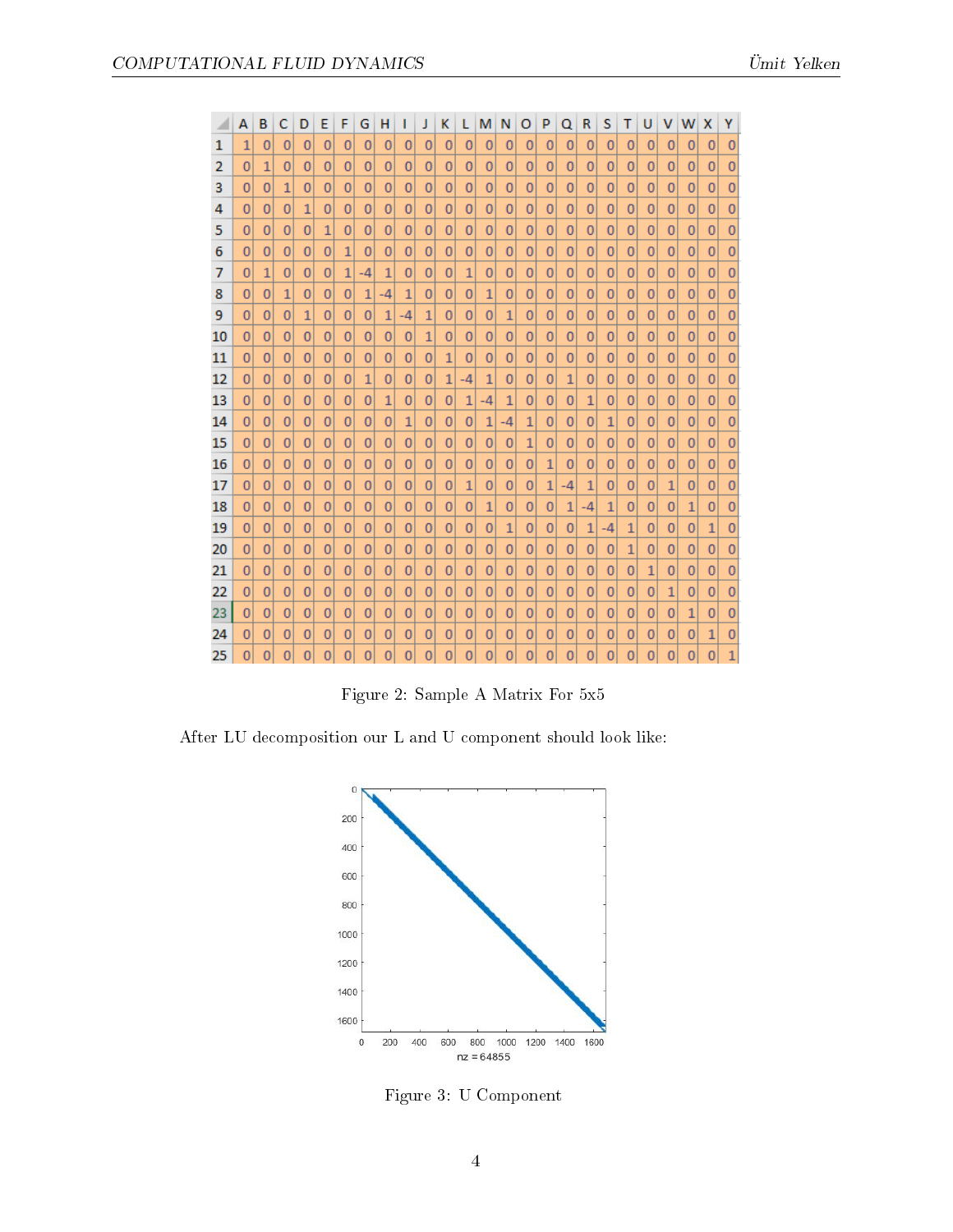

<span id="page-6-0"></span>Figure 4: L Component



<span id="page-6-1"></span>Figure 5: M Component

For question 1 matlab code is presented in my homework folder. After LU decomposition meshes are shown in figures. Our domain is  $[0.1] \times [0,1]$ .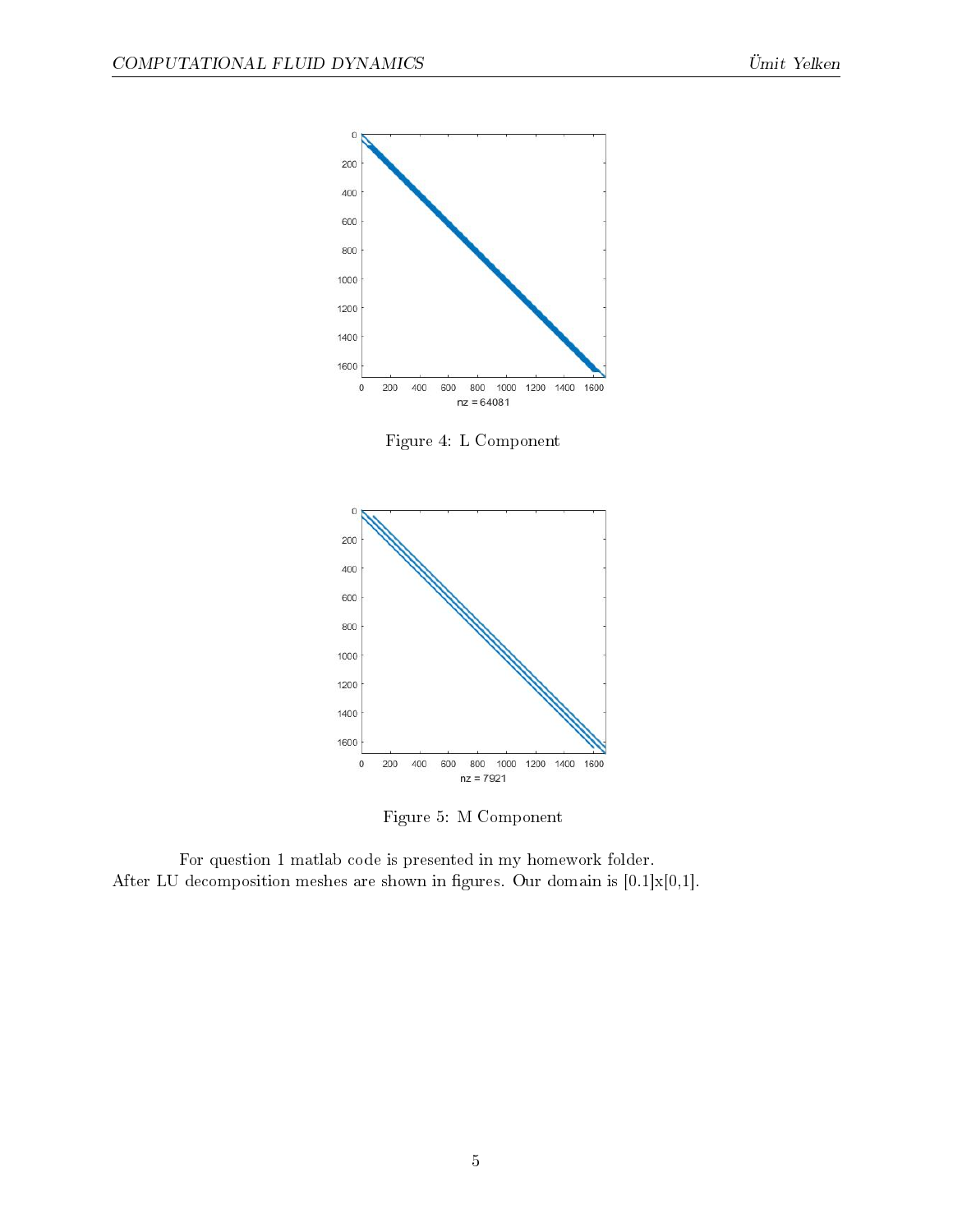

<span id="page-7-0"></span>Figure 6: Generated Mesh for 41x41



<span id="page-7-1"></span>Figure 7: Generated Mesh for 81x81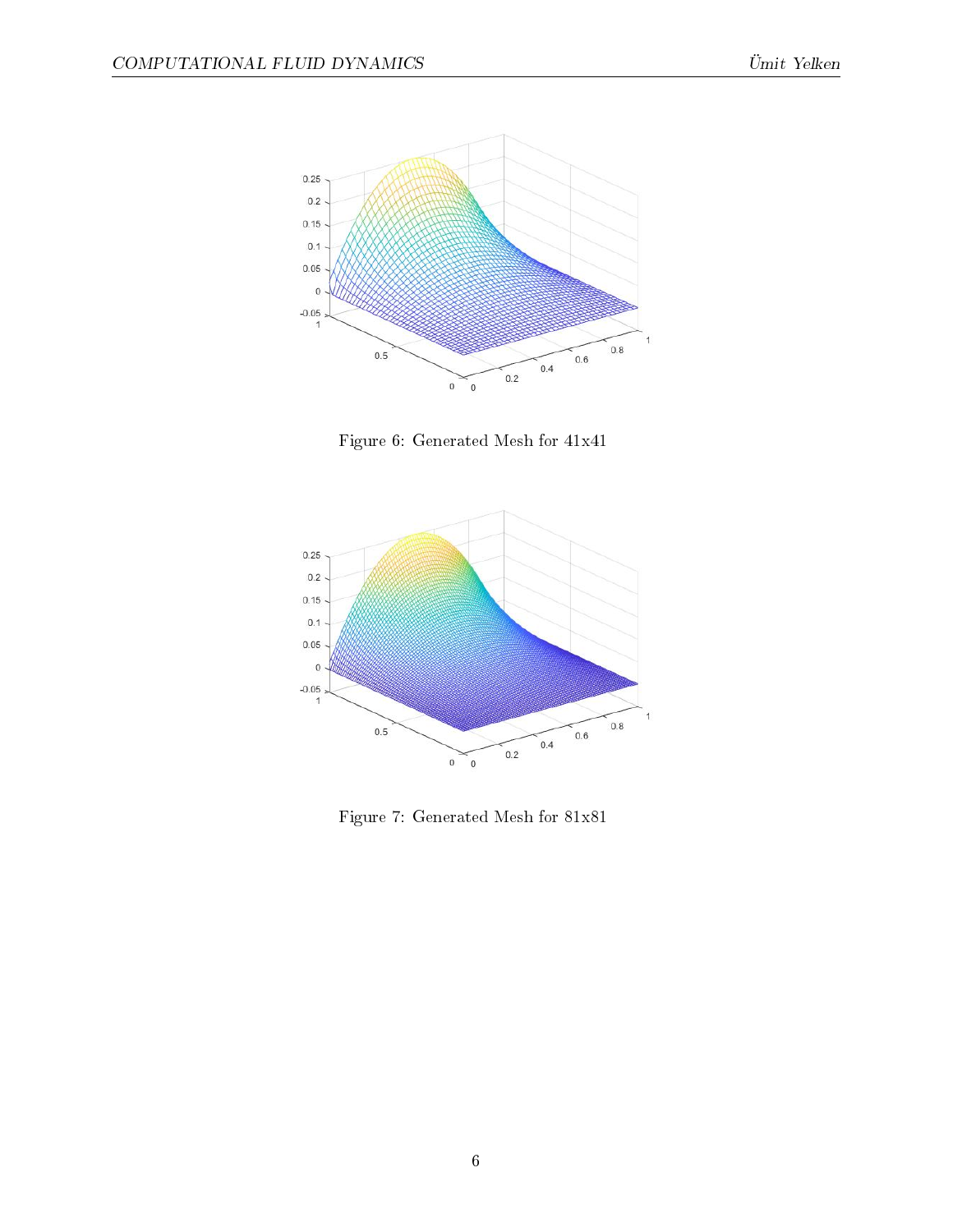

<span id="page-8-0"></span>Figure 8: Generated Mesh for 161x161

After LU decomposition, error matrix is exported in csv format in my homework folder.

### <span id="page-8-3"></span>3.2 log-log Scale

In my algorithm analytic solution calculated for each 41x41, 81x81, and 161x161. The solution which coming from these calculations is exported a file. They are in my homework folder. After LU decomposition, with using these datas mesh space and log-log scale calculated and plotted.

| Matrix  | $log(\Delta x)$ | log(error)  | Δx      |
|---------|-----------------|-------------|---------|
| 41x41   | 1.602059991     | 4.638544901 | 0.025   |
| 81x81   | 1.903089987     | 5.244053266 | 0.0125  |
| 161x161 | 2.204119983     | 5.890655994 | 0.00625 |

<span id="page-8-1"></span>

|  |  | Figure 9: Log-Log Data |  |
|--|--|------------------------|--|
|--|--|------------------------|--|



<span id="page-8-2"></span>Figure 10: Log( $\Delta x$ ) vs Log(error)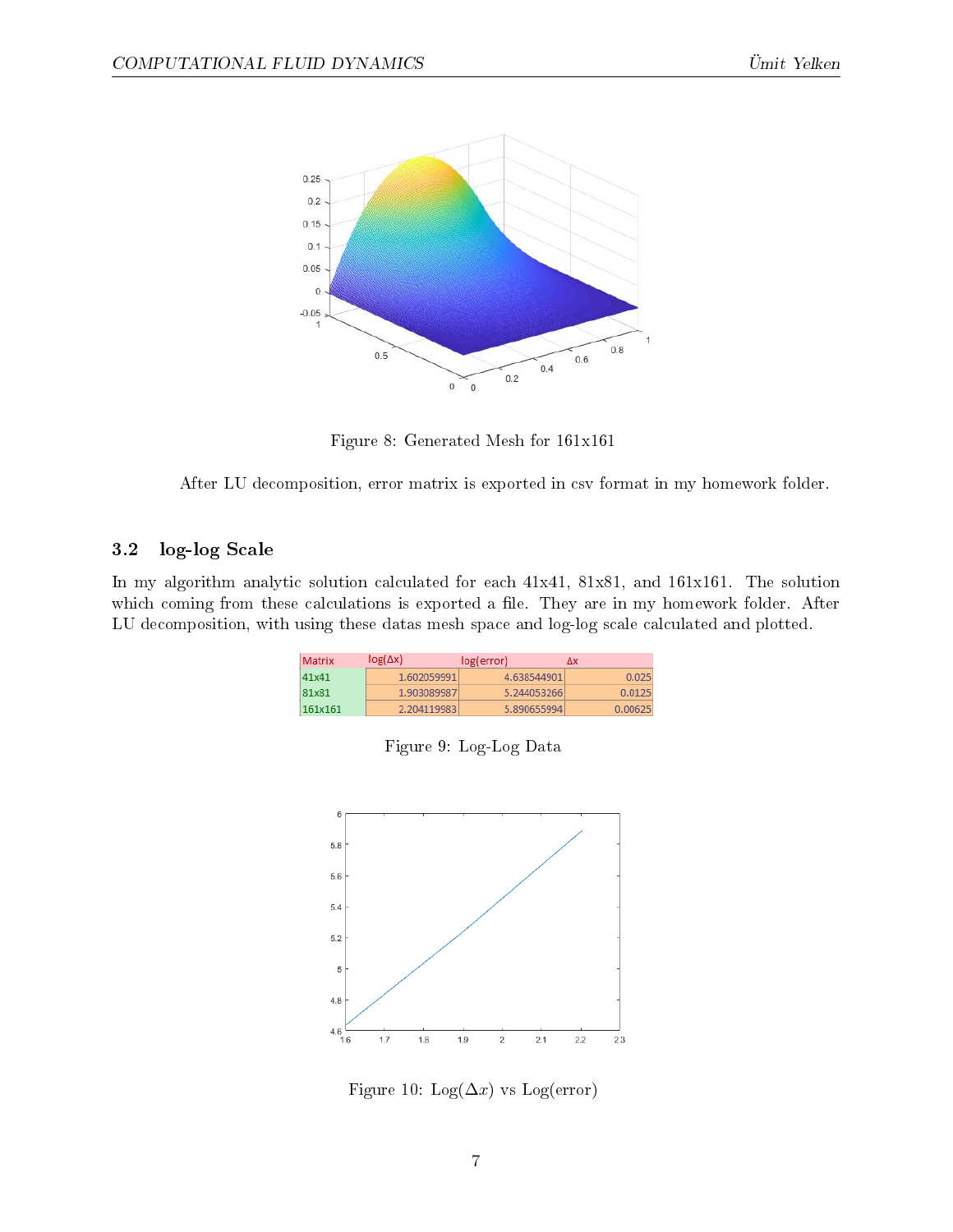Slope of this graph is 2.07

## <span id="page-9-2"></span>4 Jacobi, Gauss-Seidel, SOR Algorithms

#### <span id="page-9-3"></span>4.1 Jacobian Algorithm

Jacobian algorithm is using previous values of point. For jacobian algorithm we will use diagonal elements of M matrix so we will define residual matrix and diagonal matris of M. First value of x is chosend randomly. With using matlab code of iterative solution the value of x is closing right value of x. Iteration solver stops working when error rate is smaller than error which is defined in the matlab code. The solver define new value of x with using previous value of it. Our equation for matlab code

$$
A=L+D+U
$$



<span id="page-9-0"></span>Figure 11: Jacobi Matrix

When we multiply  $x^{k+1}$  with diagonal of A this will be equal multiply of b+(D-A) with last value of x So

$$
Dx^{k+1} = b + (D - A)x^k
$$

Rearrange it

$$
x^{k+1} = D^{-1}b - D^{-1}(Lx^k + Ux^k)
$$

$$
\begin{bmatrix} a_{11} & a_{12} & a_{13} \ a_{21} & a_{22} & a_{23} \ a_{31} & a_{32} & a_{33} \end{bmatrix} = \begin{bmatrix} 0 & 0 & 0 \ a_{21} & 0 & 0 \ a_{31} & a_{32} & 0 \end{bmatrix} + \begin{bmatrix} a_{11} & 0 & 0 \ 0 & a_{22} & 0 \ 0 & 0 & a_{33} \end{bmatrix} + \begin{bmatrix} 0 & a_{12} & a_{13} \ 0 & 0 & a_{23} \ 0 & 0 & 0 \end{bmatrix}
$$

<span id="page-9-1"></span>Figure 12:  $(L+D+U)x=b$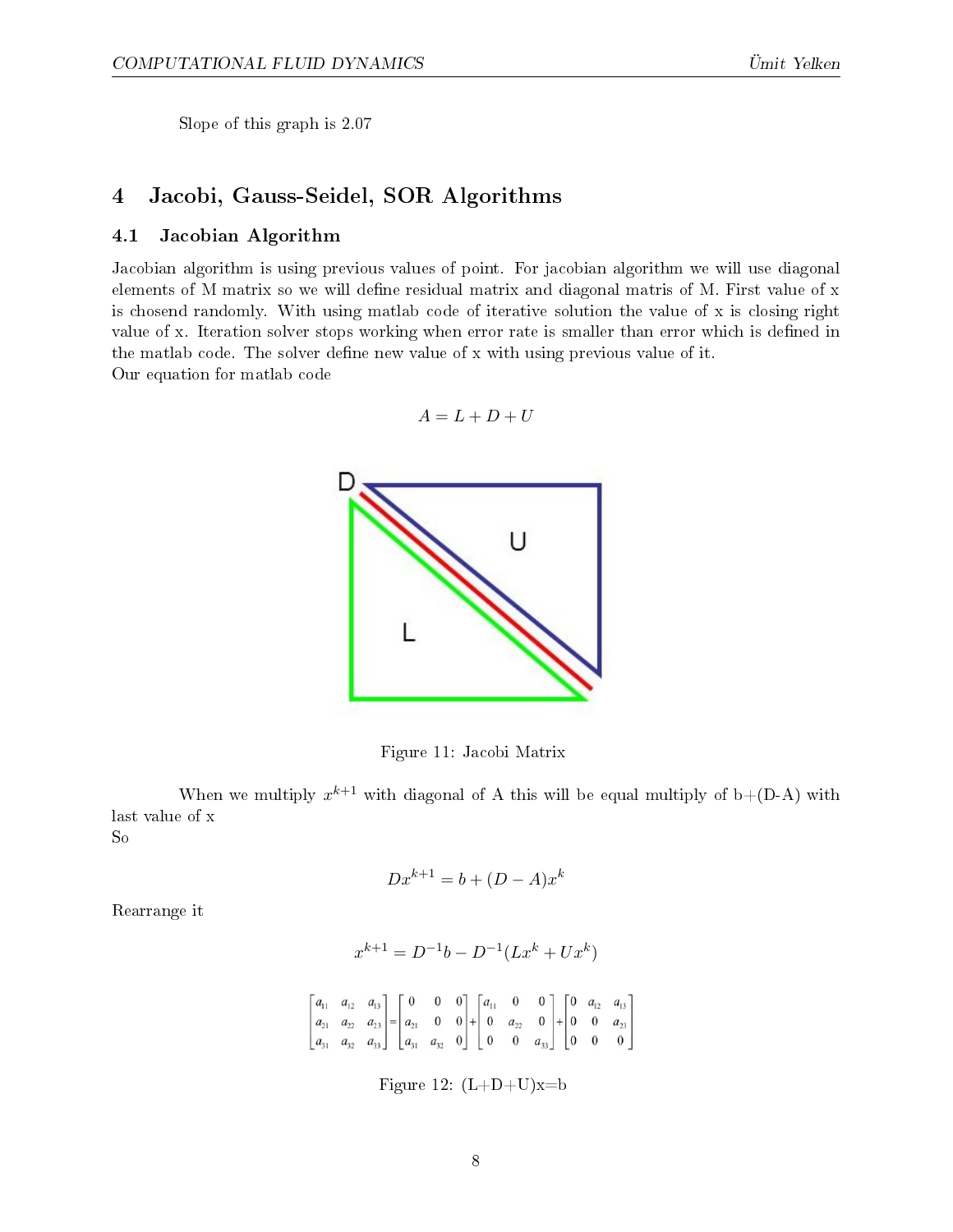#### <span id="page-10-1"></span>4.2 Gauss Seidel Algorithm

Unlike Jacobi Method, Gauss-Seidel Algorithm is using less memory. For gauss seidel algorithm we will use LU. Our equation is shown.

$$
Ax = b
$$
  
\n
$$
(L + D + U)x = b
$$
  
\n
$$
x^{k+1} = -(D + L)^{-1}Ux^{k} + (D + L)^{-1}b
$$
  
\n
$$
E = -(D + L)^{-1}U
$$
  
\n
$$
f = -(D + L)^{-1}b
$$

Gauss-Seidel algorithm converges more rapidly when comparing with jacobi algorithm.

#### <span id="page-10-2"></span>4.3 Succesive Over Relaxation Algorithm

We need to decompose matrix to Lower, upper and diagonal element.

$$
M=L+U+D
$$

For SOR algorithm we will define  $\omega$  which needs to be greater than 0 and smaller than 2. I take three values to see convergence of SOR algorithm, these are  $\omega = 1.4$ ,  $\omega = 1.7$  and  $\omega = 1.9$ . To see convergence rates comparison of these different values please look Fig[.16](#page-12-0)

> $0 < \omega < 1$  Under Relaxation  $1 < \omega < 2$  Over Relaxation  $2 < \omega$  It does not converge

$$
x^{k+1} = (D + \omega L)^{-1}(\omega b - (\omega U + (\omega - 1)D)x^k)
$$

$$
0 < \omega < 2
$$



<span id="page-10-0"></span>Figure 13: SOR Convergence

Source code written for all cases $(41x41, 81x81, 161x161)$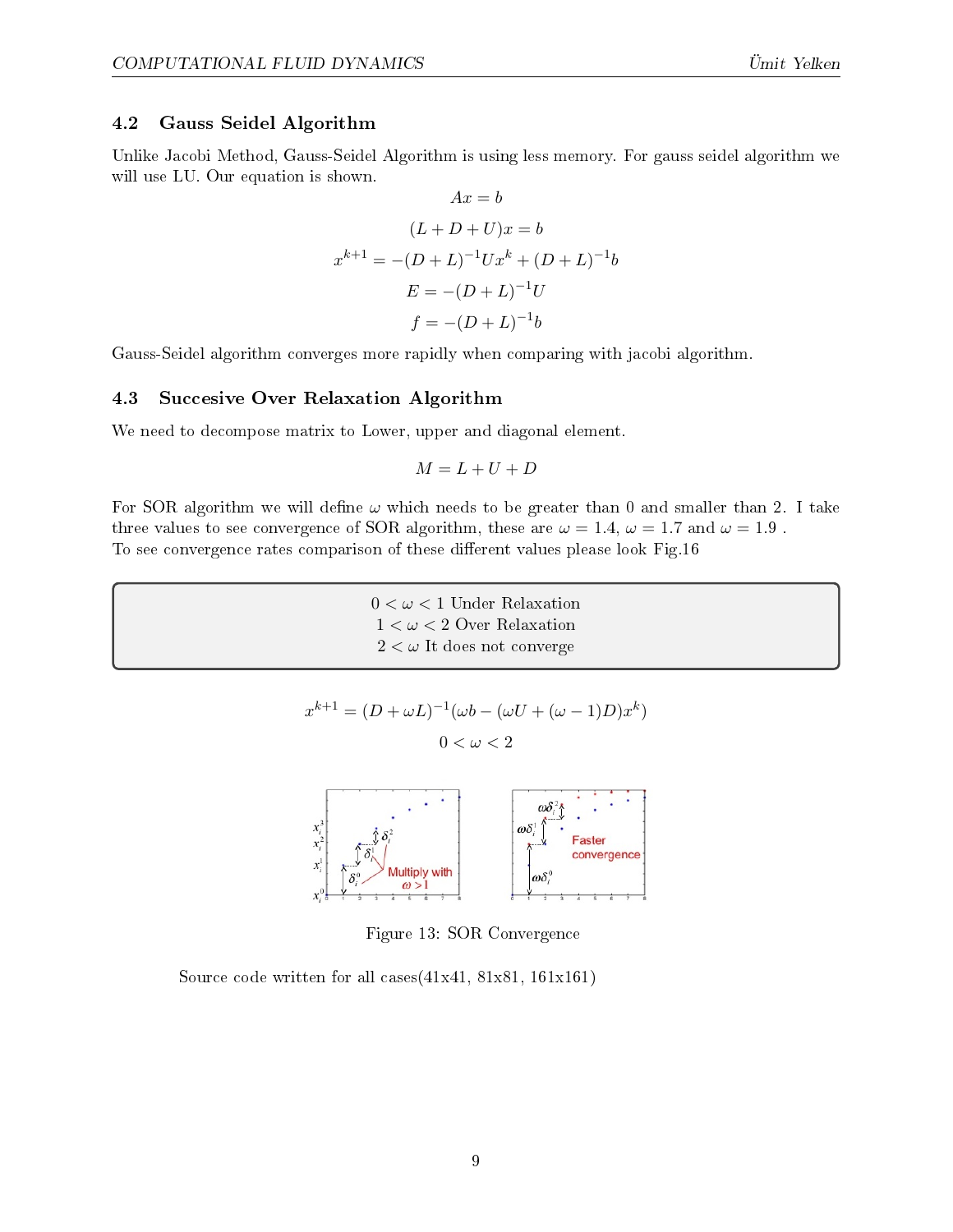#### <span id="page-11-2"></span>4.4 Error Function vs Mesh Space

Calculated value is shown in figure.

| <b>GRID SIZE MESH</b> | <b>JACOBIAN</b>    | <b>GAUSS-SEIDEL</b> | <b>SOR</b>  |
|-----------------------|--------------------|---------------------|-------------|
| 41x41                 | 0.0250 3.68500F-05 | 3.68500F-05         | 3.68500F-05 |
| 81x81                 | 0.0125 3.26500F-05 | 2.69500F-05         | 2.69500F-05 |
| 161x161               | 0.0063 2.24500F-05 | 2.24500F-05         | 2.24500F-05 |

<span id="page-11-0"></span>Figure 14: Spatial Convergence Rate

Increasing mesh value provides more accurate value. Initial errors are identical for all methods like shown in gure [14.](#page-11-0)

#### <span id="page-11-3"></span>4.5 Comparison Their Convergence Rates with The Iteration Number

When compare their convergence rates with iteration number, SOR has minimum time to reach under error. Their iteration numbers to reach under error:

| Method       | 41 x 41 | 81x81 | 161x161 |
|--------------|---------|-------|---------|
| llacobi      | 6197    | 23903 | 101586  |
| Gauss Seidel | 3091    | 11934 |         |
| <b>ISOR</b>  | 265     | 526.  |         |

<span id="page-11-1"></span>Figure 15: Comparison their convergence rates

And their graps for 41x41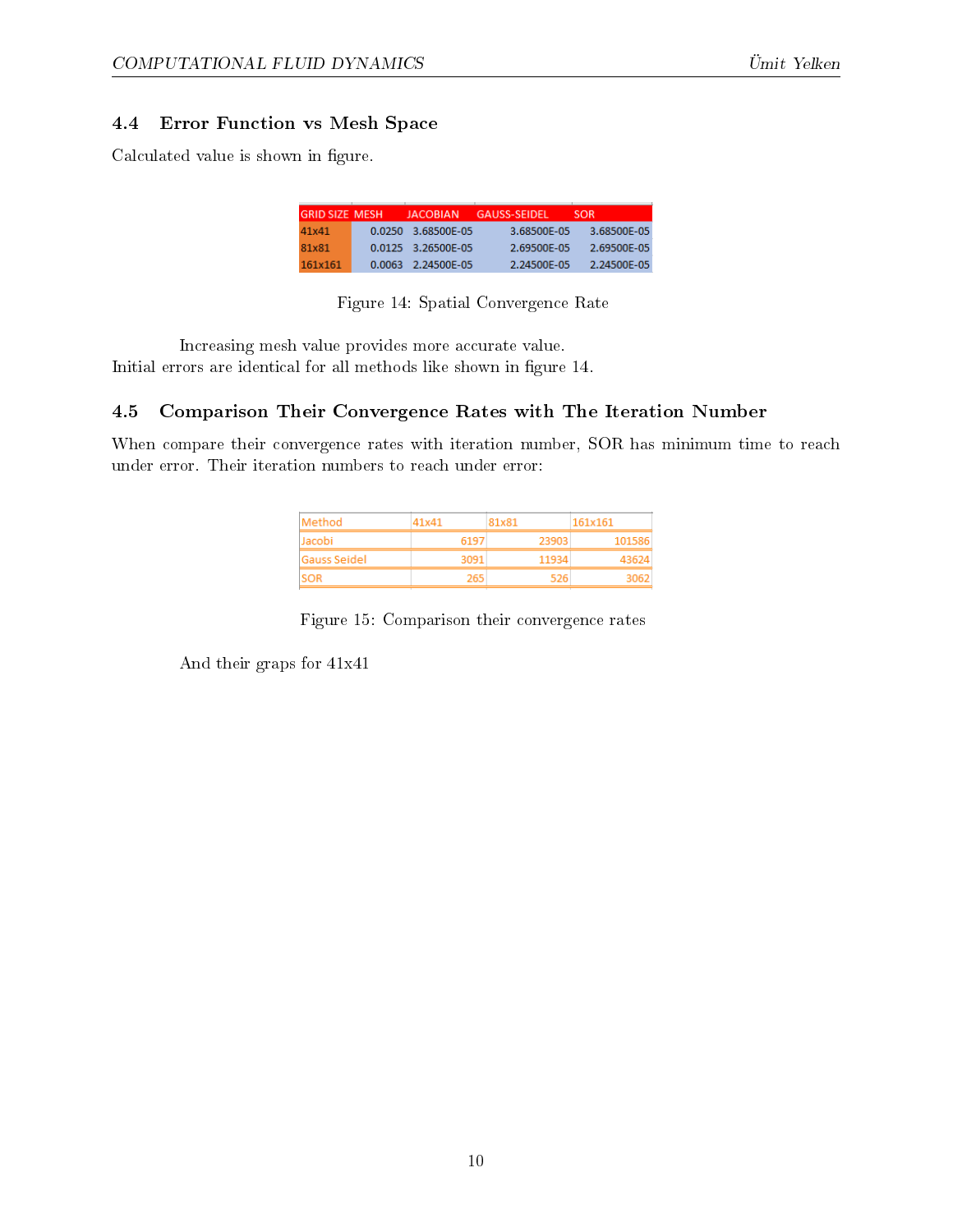

<span id="page-12-0"></span>Figure 16: 41x41 Convergence Rates



<span id="page-12-1"></span>Figure 17: 81x81 Convergence Rates